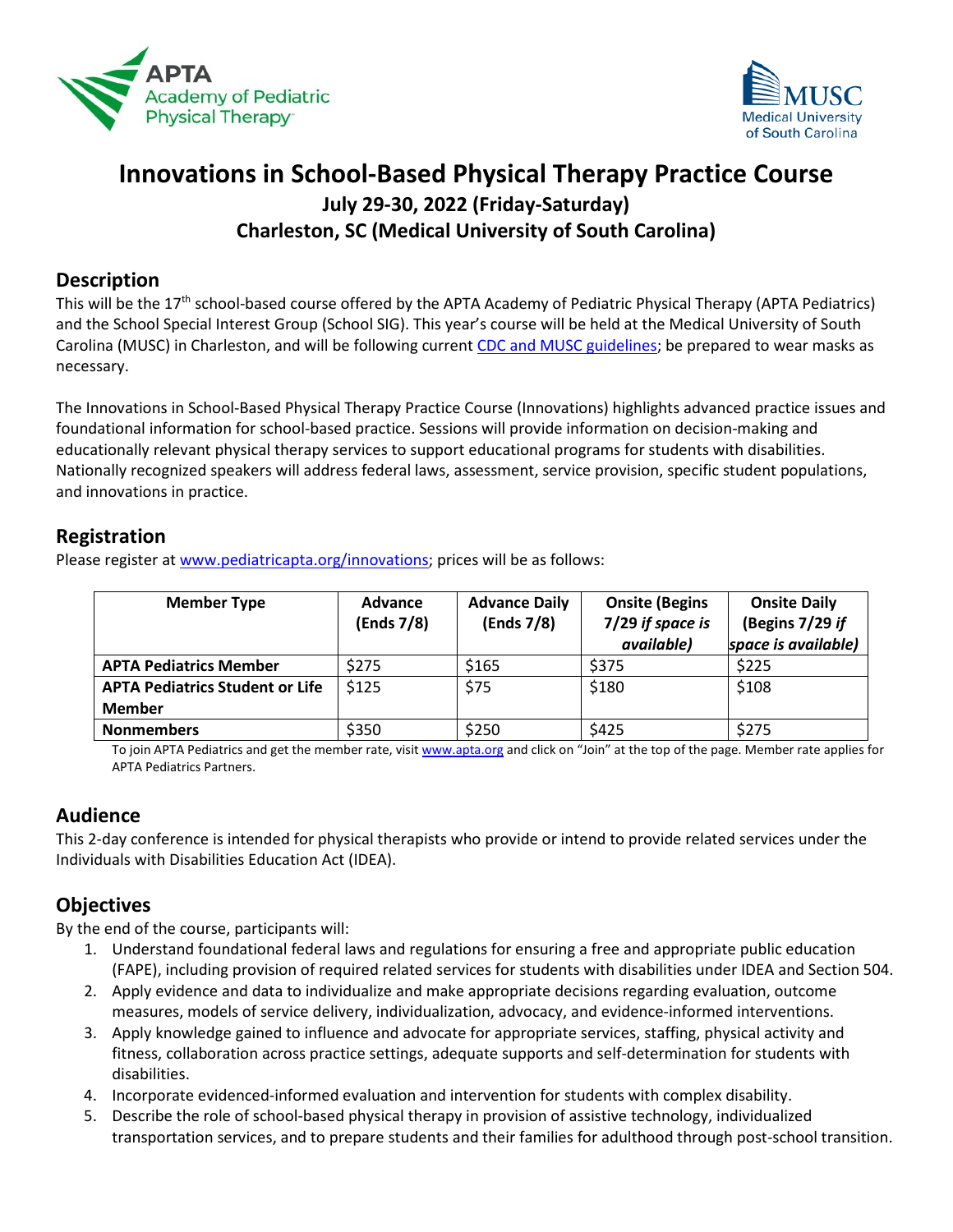# **Schedule**

Concurrent sessions are offered on Friday; participants may attend one full track or individual sessions in either track. Preregistration for individual sessions is not required. Participants may register for one or two days. Each day provides 7.5 contact hours of programming for a total of 15 contact hours for the course The planning committee reserves the right to change presenters, content, and order of presentations as needed.

| Friday, July 29                                                                                            |                                                                                                                                                         |                                                                                                                                                                                          |
|------------------------------------------------------------------------------------------------------------|---------------------------------------------------------------------------------------------------------------------------------------------------------|------------------------------------------------------------------------------------------------------------------------------------------------------------------------------------------|
| Track 1:                                                                                                   | Track 2:                                                                                                                                                | Saturday, July 30                                                                                                                                                                        |
| <b>Foundational Topics</b>                                                                                 | <b>Contemporary Issues</b>                                                                                                                              |                                                                                                                                                                                          |
| 8:00-8:15 am Registration                                                                                  |                                                                                                                                                         | <b>Single Track</b>                                                                                                                                                                      |
| 8:15-8:30am Welcome & Introductions                                                                        |                                                                                                                                                         |                                                                                                                                                                                          |
| 8:30-10:00 am                                                                                              |                                                                                                                                                         | 8:30-10:15 am                                                                                                                                                                            |
| <b>Providing School-Based Physical</b><br>Therapy under IDEA &<br>Section 504*<br><b>Mary Jane Rapport</b> | <b>School-Based Physical Therapy</b><br><b>Promoting Activity, Function</b><br>& Fitness<br>Maggie O'Neil                                               | Assessing to Guide Interventions with<br><b>Students with Complex Disability</b><br><b>Cindy Dodds</b>                                                                                   |
| 10:00-10:15 am Break                                                                                       | 10:15-10:30 am Break                                                                                                                                    |                                                                                                                                                                                          |
| 10:15-11:45 am                                                                                             |                                                                                                                                                         | 10:30am-12:30 pm                                                                                                                                                                         |
| <b>Ecological &amp; Authentic School-</b><br>based Assessment*<br><b>Sue Cecere</b>                        | <b>Facilitating Communication</b><br>Among Practice Settings that<br>Support Students in Their Return<br>to School<br>Lori Bartleson, Panel Facilitator | Transportation as a Related Service & the<br><b>Physical Therapist's Role</b><br><b>Susan Shutrump</b>                                                                                   |
| 11:45am-12:45 pm Lunch provided                                                                            |                                                                                                                                                         | 12:30-1:30 pm Lunch provided                                                                                                                                                             |
|                                                                                                            | 12:45-2:15 pm                                                                                                                                           | 1:30-2:45 pm                                                                                                                                                                             |
| Participation-based Student<br>Goals*<br>Kim Wynarczuk                                                     | <b>Everything's Measurable!</b><br><b>School-based Tests &amp; Measures</b><br>15 Minutes or Less<br>Carlo Vialu                                        | <b>APTA Advocacy Update</b><br><b>Kate Gilliard</b><br><b>Brian Allen</b>                                                                                                                |
|                                                                                                            | 2:45-3:00 Break                                                                                                                                         |                                                                                                                                                                                          |
| 2:15-3:45 pm                                                                                               |                                                                                                                                                         | 3:00-4:15 pm                                                                                                                                                                             |
| <b>Educationally Relevant Physical</b><br>Therapy<br><b>Karen Tartick</b>                                  | Preparing Adolescents & Young<br><b>Adults for Transition to Adulthood</b><br>Laurie Ray                                                                | <b>Workshops</b><br>Goal Development (Wynarczuk)<br>Dosing/Service Frequency (Cecere)<br><b>Educational Relevance (Tartick)</b><br>Documentation (Ray)<br><b>Cortical Vision (Dobbs)</b> |
| 3:45-4:00 pm Break                                                                                         |                                                                                                                                                         | 4:15-5:30 pm                                                                                                                                                                             |
| 4:00-5:30 pm                                                                                               |                                                                                                                                                         | <b>Platform Presentations</b>                                                                                                                                                            |
| Physical Therapist's Role in<br>Assistive Technology*<br><b>Megan Roberts</b>                              | <b>Evidence-informed School</b><br>Practice: Implications from the<br>Literature & PT COUNTS Study<br>Susan Effgen                                      | <b>Complete evaluations and</b><br>safe travel!                                                                                                                                          |

**\*These four sessions will be recorded and available as the "Foundations of School-based Therapy" ondemand course (6 contact hours), which will be available August 1-October 1, 2022. To register, visit [www.pediatricapta.org](http://www.pediatricapta.org/) under Upcoming Events.**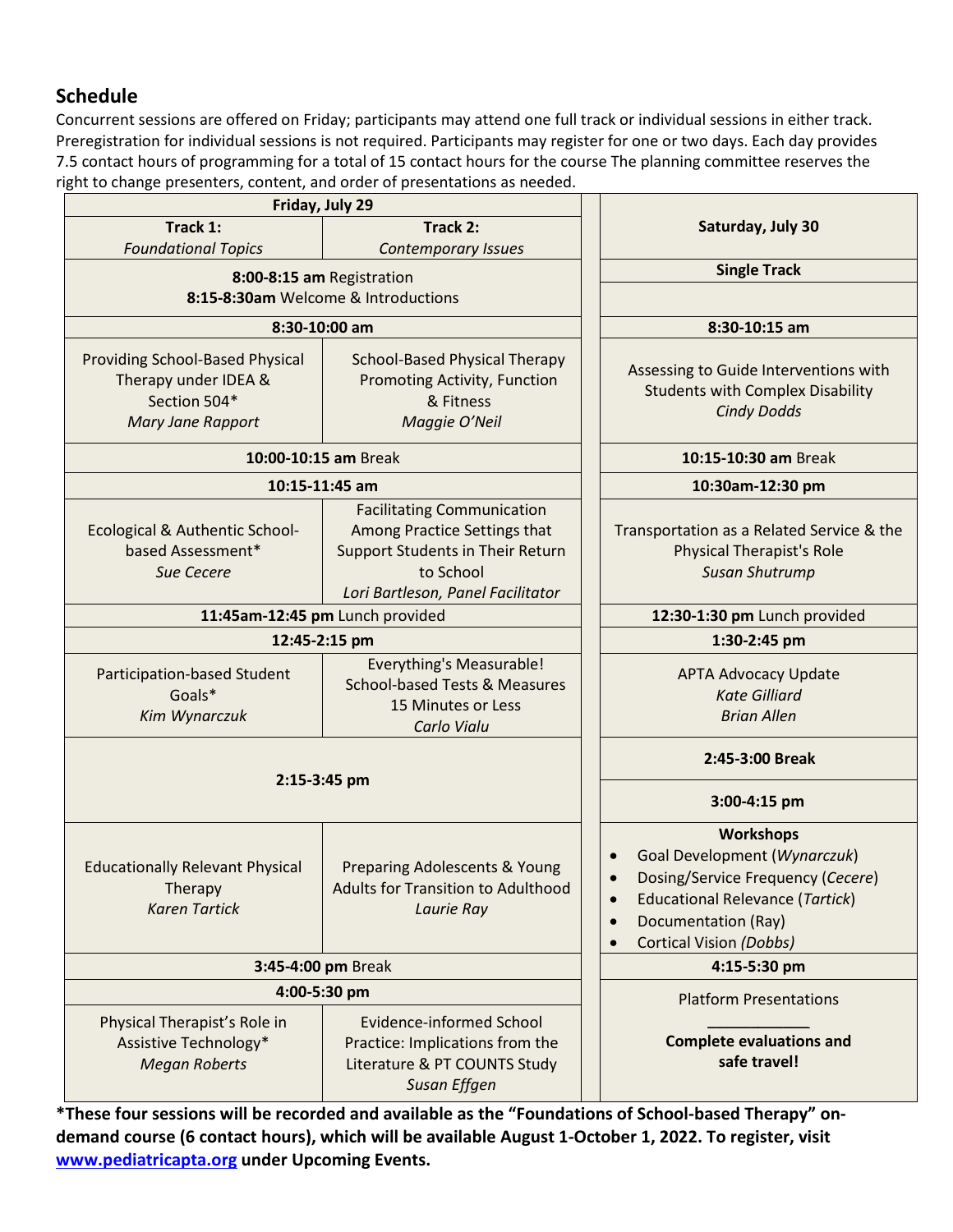## **Session Descriptions & Speaker Information**

## **Friday Foundational Topic Track**

## **Providing School-Based Physical Therapy under IDEA & Section 504**

This session will provide an overview of IDEA and Section 504 as key federal laws that guide service delivery of physical therapy and other supportive services for eligible students with disabilities in public schools. We will discuss the primary requirements for educating all eligible students under IDEA, regardless of the nature or severity of their disability. The similarities and differences between IDEA and Section 504 will be highlighted as related to eligibility, service delivery, and the provision of a free and appropriate public education (FAPE). The session will also address the relationship between the scope of practice under each state's Physical Therapist Practice Act and requirements of providing physical therapy as a related service under IDEA. Accommodations under Section 504 will be described, and guidance will be offered on developing 504 Plans. This session provides fundamental knowledge for those providing school-based physical therapy services.

**Mary Jane Rapport, PT, DPT, PhD, FAPTA,** is a Catherine Worthingham Fellow of APTA and a Professor in the Physical *Therapy Program at Hawai'i Pacific University. She was previously a long-time faculty member and Associate Director of* the University of Colorado Physical Therapy Program. Dr. Rapport held numerous leadership positions while on faculty at the University of Colorado and taught courses in the DPT curriculum. Additionally, Dr. Rapport teaches in the postprofessional Pediatric track at Rocky Mountain University, and she has developed courses for the APTA Learning Center, *MedBridge, and the Pediatric Residency Education Consortium. In addition to her academic role, she is a long-time* school-based PT, providing services on Prince of Wales Island, AK, and through a teletherapy company. Dr. Rapport has a productive record of presentations and publications related to providing physical therapy to children and youth with *disabilities with a secondary line of research in physical therapist education.*

#### **Ecological & Authentic School-Based Assessment**

This presentation will describe an evidence-based assessment strategy for students with disabilities in public schools. The session will identify the advantages of using an ecological approach to identify student strengths and needs to support educationally relevant programming. Participants will use video to discuss this approach and its usefulness in the IEP process, including developing a present level of academic achievement and functional performance, goals, objectives, and supplementary aids and services. Contribution to the physical therapy plan of care and dosing from this approach will be reviewed.

Susan (Sue) Cecere, PT, MHS is a graduate of the University of Delaware physical therapy program and has a Master of *Health Science degree from Towson University. She also holds an Administrative Certificate in Educational Leadership from McDaniel College. During her lengthy school-based career, Sue worked both as a service provider and program* administrator for two large, culturally diverse LEAs in the Washington, DC, metropolitan area. Since retiring from full*time work, she began Sequoia School-based Therapy Solutions, a consulting and professional development company that provides individual support for school-based therapists and professional development for agencies, districts, and continuing education companies. She has served as the co-chair of the Maryland State Steering Committee for Occupational and Physical Therapy School-Based Programs, a Maryland State Department of Education subcommittee. She is a co-author of* Occupational and Physical Therapy Early Intervention and School-Based Services in Maryland: A Guide to Practice*, a contributing author to* Guide to Pediatric Physical Therapy*, and several APTA Pediatrics fact sheets.* She has lectured for a number of APTA Pediatrics conferences on school-based practice topics. Together with ASHA and *AOTA, she co-wrote a joint document on workload. Sue is the former Vice President of APTA Pediatrics and remains active in the School SIG.*

#### **Participation-based Student Goals**

Supporting students' meaningful participation in school activities and routines is the pinnacle aim of school-based practice; however, collaborative student goals that focus on student participation are not universally developed in school-based practice. This presentation will discuss findings and recommendations from original research regarding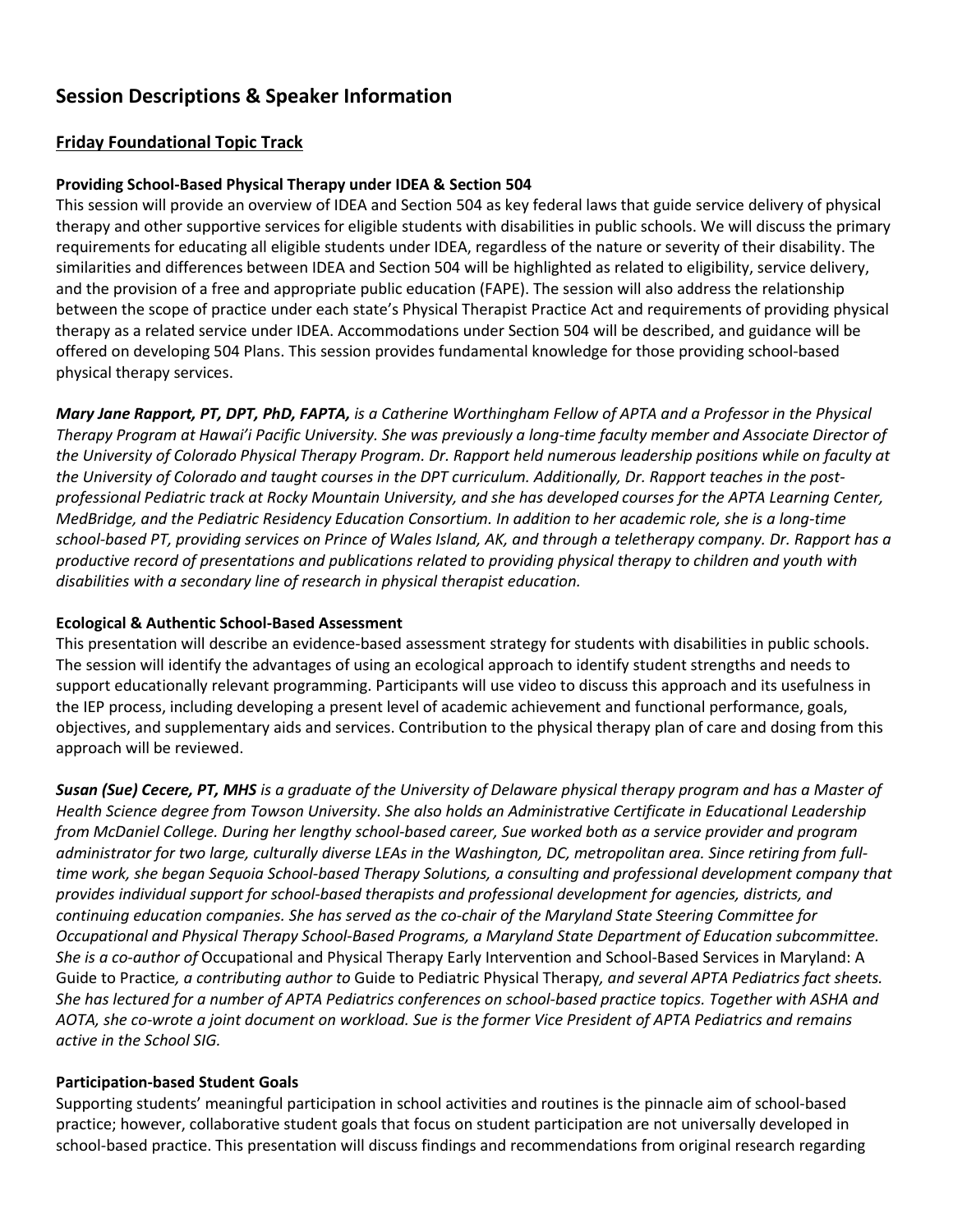development and use of participation-based student goals. Strategies to promote school cultures that support a participation-focused approach to school-based physical therapy practice will also be described. Participants will receive a GOALS for Student Participation tool and other resources to support the development and use of participation-based student goals.

*Kimberly D. Wynarczuk, PT, DPT, PhD, MPH, Board-Certified Clinical Specialist in Pediatric Physical Therapy, is an assistant professor in the Department of Rehabilitation Sciences at Moravian University in Bethlehem, PA. Dr. Wynarczuk started her physical therapy career as a school-based physical therapist for 11 years and currently serves as the School SIG representative to the APTA Pediatrics Research Committee. She has been a full-time faculty member in graduatelevel physical therapy programs since 2011. Dr. Wynarczuk has conducted, published, and presented research on a variety of school-based physical therapy topics, including goal development and the participation of students with disabilities in school trips.*

## **Educationally Relevant Physical Therapy**

The scope of physical therapy in the educational setting will be described, as well as the critical role of collaboration and working as members of interprofessional teams, with students, families, and instructional personnel to support students' access to their educational environment and school day. How school-based physical therapists deliver services in the least restrictive environment through daily school routines and clarity on our role with other stakeholders will be highlighted through interactive discussion and case studies.

*Karen Tartick, PT, has been providing physical therapy services for more than 30 years in a variety of pediatric settings, including early intervention, acute care, and NICU in North Carolina and New York school systems. She currently practices in the Durham Public Schools in Durham, NC. Ms. Tartick is an APTA Advanced Clinical Instructor, and she serves as mentor for the school-based portion of the pediatric residency program at the University of North Carolina at Chapel Hill. Ms. Tartick contributed to several Fact Sheets on behalf of the APTA Pediatrics School SIG. She has presented at national APTA conferences on physical therapy intervention in the school setting.* 

## **Physical Therapist's Role in Assistive Technology**

This presentation will cover the role of the school-based physical therapist on the educational team as Assistive Technology is considered/provided under IDEA, including legal guidance, decision-making frameworks for assessment and implementation, and documentation.

*Megan Roberts PT, DSc, Board Certified Clinical Specialist in Pediatric Physical Therapy, is the Program Director for the Oklahoma Leadership Education in Neurodevelopmental and Related Disabilities (LEND) program and Director of Education and Training for the Developmental and Behavioral Pediatrics section of the Pediatrics Department at the University of Oklahoma Health Sciences Center (OUHSC). She is a member of the APTA Specialization Academy of Content Experts. Prior to moving into academia, Dr. Roberts worked as a school-based physical therapist, where she chaired the PT/OT department and developed the assistive technology program for her district. She teaches and mentors current and future service providers and advocates in disability related fields. She provides technical assistance to community organizations, state agencies, and national agencies to improve systems, policies, services, and research related to disability. Her services and leadership target inclusion, participation, and self-direction for individuals with disabilities and their families.* 

## **Friday Contemporary Issues Track**

## **School-Based Physical Therapy Promoting Activity, Function & Fitness**

This session will provide an overview of the evidence supporting activity-based and fitness interventions/outcome measures in school-based physical therapy. The APTA Elements of Patient/Client Management will be reviewed in the context of school-based practice to highlight strategies and considerations in developing IEP goals to maintain or improve function, activity and fitness. Specific intervention approaches will be discussed to determine optimal "dosing" to promote active participation in school. Evidence will be presented on negative child health outcomes due to COVID-19 and long Covid to inform school-based physical therapy strategies.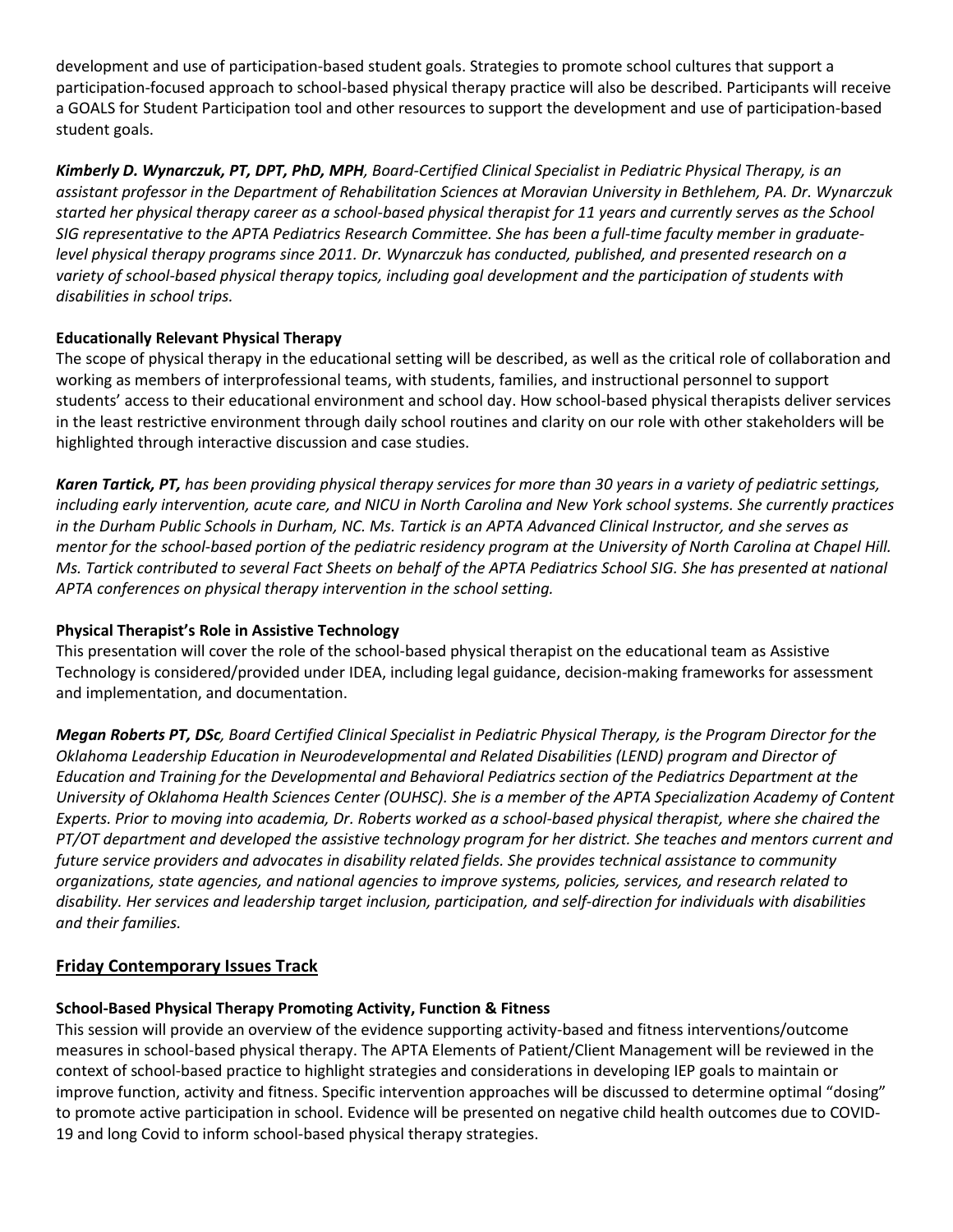*Maggie O'Neil, PT, PhD, MPH, is a professor in the Department of Rehabilitation and Regenerative Medicine, Programs* in Physical Therapy at Columbia University Vagelos College of Physicians and Surgeons, New York, NY. Dr. O'Neil teaches in pediatric and research content in DPT and EdD programs. She is an instructor in clinical workshops across the United States on Functional Strengthening and Fitness in Children with Disabilities. Her research focuses on physical activity measures and interventions to promote activity, fitness, and participation in children with cerebral palsy (CP) and chronic conditions (ie, obesity). Dr. O'Neil is part of an interprofessional team to design custom active video games (AVG) and virtual reality (VR) to promote physical activity and fitness in youth with CP. She has many publications and has received research funding from various sources. Dr. O'Neil is an active member of the APTA Pediatrics Research *Committee, serves on the editorial board of* Physical and Occupational Therapy in Pediatrics, *and is a reviewer for multiple journals.* 

#### **Facilitating Communication Among Practice Settings that Support Students in Their Return to School**

Panel discussion with pediatric physical therapists from different settings and a mother of a child who has a TBI. This discussion will focus on developing relationships and collaborating with clinicians from the different settings that students are served and facilitating smoother transitions for students from medical services to school services. Session should assist therapists with understanding the individual roles of each clinician for a safe student transition back to school.

Facilitator*: Lori Bartleson, PT, DPT, Board-Certified Clinical Specialist in Pediatric Physical Therapy, served as a schoolbased PT for 26 years. For the past year, she has served as the Outpatient Pediatric Team Leader with MUSC. Lori is also the chair of the APTA Pediatrics Adolescents and Adults with Diverse Abilities SIG.*

Outpatient*: Stacey Gray, PT, DPT, Board-Certified Clinical Specialist in Pediatric Physical Therapy, has been working as an outpatient PT for 13 years and at MUSC for 7 years. She is part of the MUSC multi-disciplinary pediatric concussion clinic.* Inpatient*: Jenna Saunders, PT, DPT, started as the Inpatient Pediatric Team Leader for MUSC Shawn Jenkins Children's Hospital in 2020. She has worked in a multitude of pediatric settings, including outpatient, inpatient, transitional care, early intervention and seating and interdisciplinary clinics. She is certified as a child passenger safety technician and a certified strength and conditioning specialist.*

Early Intervention*: Marissa Slate, PT, DPT, Board-Certified Clinical Specialist in Pediatric Physical Therapy, has been working as an early intervention PT for more than 4 years. She has completed the Leadership Education in Neurodevelopmental Disabilities (LEND) Fellowship through MUSC. She serves on the APTA South Carolina Physical Therapy Board of Directors and is a State Pediatric Advocacy Liaison for APTA Pediatrics.*  Family*: Mother of an adolescent who has a TBI.*

## **Everything's Measurable! School-Based Tests & Measures in 15 Minutes or Less**

This highly interactive session will bridge the gap between tests and measures and their applicability in the schools. Pediatric tests of mobility, balance and endurance will be presented, which are functional, require minimal materials, and can be completed in 15 minutes or less. A variety of tests will be discussed, covering a wide range of motor disabilities, from mild to severe. The most current literature will be presented to ensure reliable administration, provide statistical norms or small-group averages, and guide interpretation of test results.

*Carlo Vialu, PT, MBA, is the Founder and Director o[f www.ApplyEBP.com](http://www.applyebp.com/) a provider of continuing education courses with the "perfect balance of evidence and practice." He is a co-author and co-publisher o[f www.SeekFreaks.com,](http://www.seekfreaks.com/) an evidenceinformed online resource for pediatric PTs, OTs, and SLPs. From 2008 to 2017, he served the New York City Department of Education as Director of Physical Therapy, where he oversaw a program with over 700 physical therapists working in more than 1,500 schools. As a pediatric therapist, he has worked in school-based and home care settings, with children and youth with mild to more complex disabilities. He was the project manager of research on normative data for five mobility tests with school-aged children. This research has resulted in four published articles in Pediatric Physical* Therapy*, the journal of APTA Pediatrics. Carlo presents nationally on various topics, including tests and measures, prognostication and backward planning, motor learning, special education, and clinical decision-making.*

#### **Preparing Adolescents & Young Adults for Transition to Adulthood**

This session will discuss how school-based physical therapists can support the transition mandates of IDEA 2004. Participants will learn how to leverage practices that predict student success, becoming engaged citizens through work,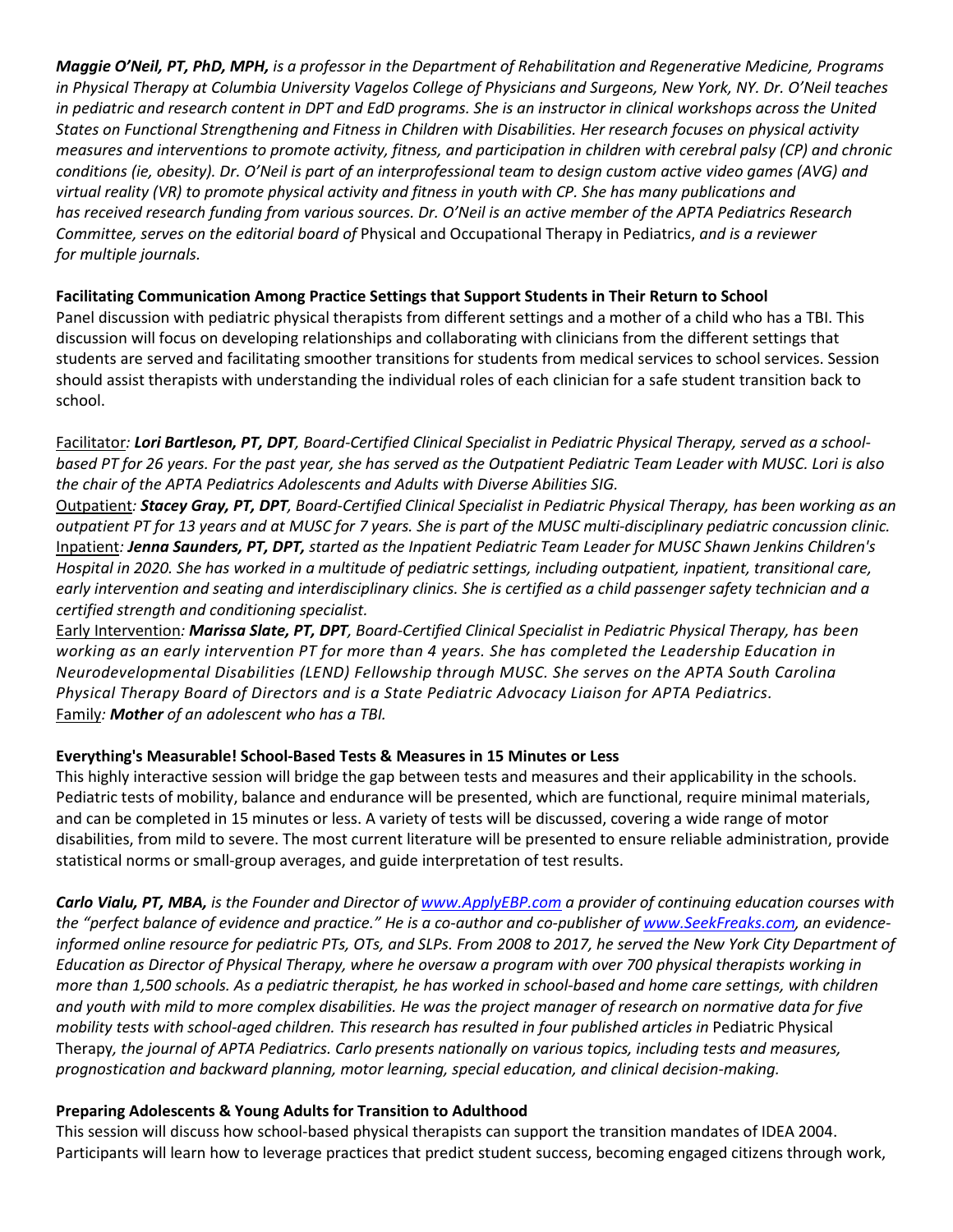volunteer work, further education, independent and community living. A data-focused, student-centered approach will explore early planning, potential evaluation, meaningful transition activities, and community-based intervention within the IEP process. Physical therapy practitioners have important contributions to help our students lead their transition activities, focus efforts, backchain and address gaps in practical ways.

*Laurie Ray, PT, PhD, has more than 20 years of experience in school-based practice in North Carolina. Dr. Ray is an Associate Professor at UNC Chapel Hill, Division of Physical Therapy, and provides the NC Department of Public Instruction with consultative services in the areas of physical therapy and Medicaid cost recovery. She previously served as chair of the APTA Pediatrics School SIG, on the NC Office of Disability and Health Advisory Committee, and on the Boards of the National Alliance of Medicaid in Education and the NC Vocational Rehabilitation Council. Laurie has contributed to several Fact Sheets for APTA Pediatrics and presents on school-based physical therapy and related topics*  across the US. Dr. Ray currently serves as the APTA Pediatrics Practice SIGs Coordinator and is a reviewer for Pediatric Physical Therapy *and* Pediatric Occupational and Physical Therapy*. Laurie is co-author/co-publisher of [www.SeekFreaks.com,](http://www.seekfreaks.com/) an evidence-informed, online resource for pediatric PTs, OTs, and SLPs.*

## **Evidence-informed School Practice: Implications from the Literature & PT COUNTS Study**

This session will discuss the current evidence to support interventions physical therapists use in school-based practice. Participants will learn about relevant literature addressing participation, activities, and impairments. The relationship between goals, interventions, and context will be discussed. We will review the findings regarding service delivery from the national study of school-based physical therapy practice, PT COUNTS.

*Susan K. Effgen, PT, PhD, FAPTA, is a professor emerita in the Department of Physical Therapy at the University of Kentucky. She is an established educator and researcher in pediatric physical therapy and is a Catherine Worthingham Fellow of APTA. As co-chair of the APTA Pediatrics Government Affairs Committee, she was active in the process of authorization and reauthorization of IDEA. Dr. Effgen has served on several editorial boards, including* Physical Therapy*, and is editor of the text Meeting the Physical Therapy Needs of Children. She was co-investigator of a US Department of Education grant: PT COUNTS, Study of the Relationship of Student Outcomes to School-Based Physical Therapy Services. Dr. Effgen received the APTA Pediatrics Advocacy Award, which is now given in her name. She is the founding chair of the APTA Pediatrics School SIG.*

## **Saturday Track**

## **Assessing to Guide Interventions with Students with Complex Disability**

Students with complex disabilities often demonstrate impairments across cognitive, sensory, and motor domains. It is often difficult for PTs to identify subtle abilities and skills of students with complex disability that may guide intervention strategies and enhance quality of life and participation. Using the International Classification of Functioning, Disability and Health, the F-word in Childhood Disability, and quality of life conceptual models, this session's learners will understand the quality of life model, appreciate importance of participation and physical activity evidence, highlight pediatric assessments and goal attainment scaling, and translate knowledge concerning school-based strategies to improve participation and physical activity levels of students with complex disabilities across the school day.

*Cindy Dodds, PT, PhD, PCS is an Associate Professor within the Division of Physical Therapy, College of Health Professions at the Medical University of South Carolina. She is responsible for the pediatric content within the program, which includes pediatric experiential learning opportunities in South Carolina and Africa for physical therapy students. Dr. Dodds is also Director of the MUSC Physical Therapy Pediatric Residency. Her clinical and research interest focuses on children with medical complexity, including examination of heart rate variability and development of the Pediatric Awareness and Sensory Motor Assessment. She is a co-principal investigator for the MUSC site of the I-Acquire study and was recently awarded research funding from the National Endowment of the Arts.*

## **Transportation as a Related Service & the Physical Therapist's Role**

Proper seating and positioning on the school bus is vital to a safe ride but takes interdisciplinary teamwork to ensure it is provided within, and is compatible with, effective vehicle occupant restraint systems. This session will explore the therapist's role in the selection and training in the use of child safety restraints and seating, while considering common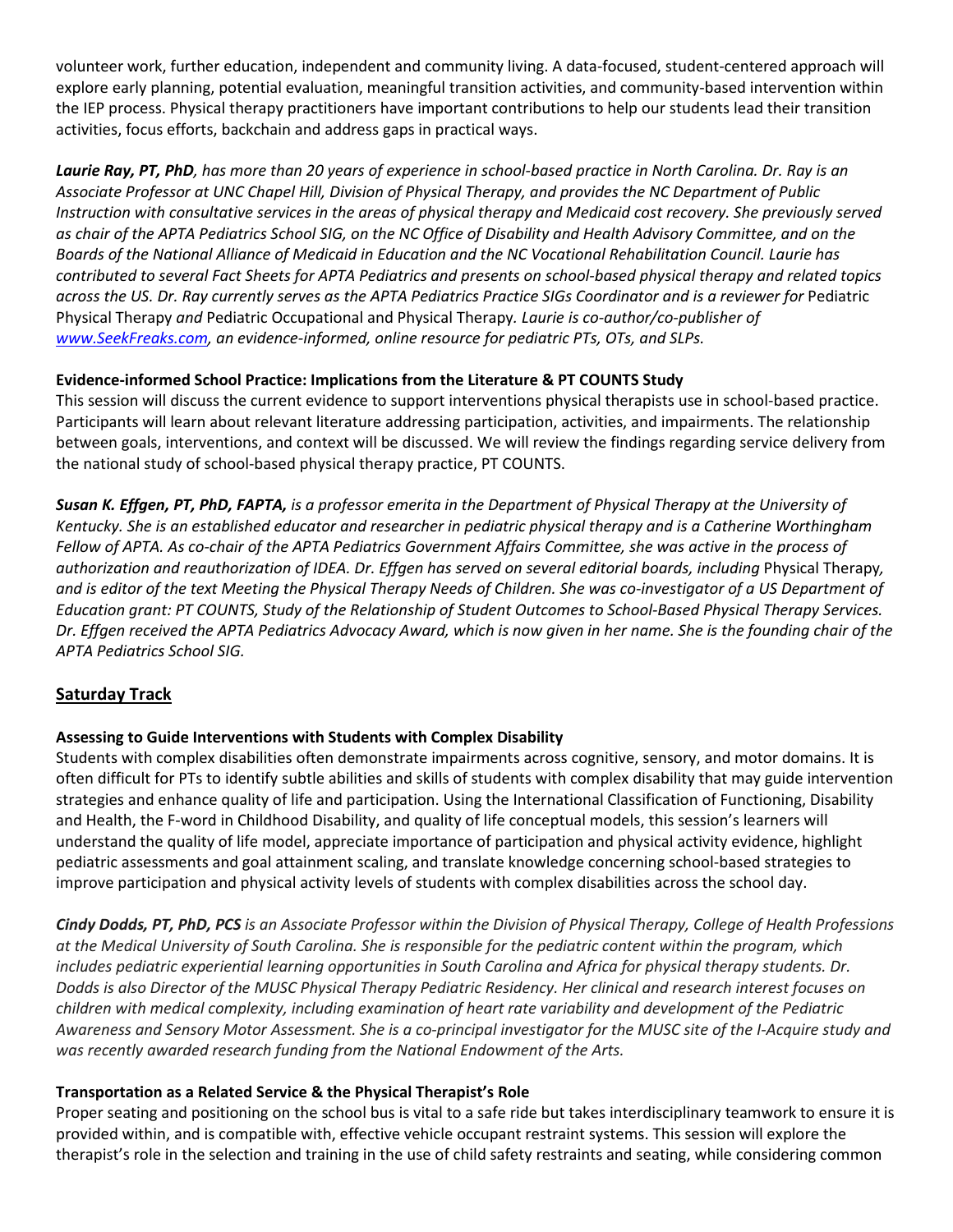problems and students' use of adaptive equipment on the entire transportation experience. We will review the process of designing individualized transportation plans, and the importance of physical therapist's leadership in decisionmaking on modifications and accommodations in this specialized educational environment.

*Susan Englert Shutrump, OTR/L, is supervisor of Occupational and Physical Therapy at the Trumbull County Educational Service Center in Niles, OH. She is the 2018 recipient of the Peter J Grandolfo Memorial Award of Excellence and the 2007 recipient of the National Association of Pupil Transportation Sure-Lok Safe and Secure Special Needs Transportation Award. She served on the National Highway Traffic Safety Administration's curriculum-writing committee for Child Passenger Safety Training for School Buses, as well as revision committees for this 8-hour course. She served as Special Advisor to the STARTS (Students Transportation Aligned for Return to School) National Task Force during the Covid-19 pandemic. She is a tenured faculty and advisory board member of the National Conference and Exhibition on Transporting Students with Disabilities and Preschoolers, and has served as co-chairman of the OT/PT/Transporter Forum since 1995. She has authored articles in therapy and transportation publications, and chapters, "Best Practices in Safe Transportation," in the first two editions of the AOTA textbook* Best Practices for Occupational Therapy in Schools*.* 

## **APTA Advocacy Update**

Representatives from APTA will discuss the advocacy work being done on behalf of school-based physical therapists and physical therapist assistants. Legislative and regulatory advocacy will be discussed, including our work with congress and the department of education on special education issues. Information will also be provided on how APTA members and nonmembers can stay involved in advocacy and help the association drive policy change as well as influence policy in their own state and local communities.

*Kate Gilliard, JD, is the APTA Director of Health Policy and Payment. She has been working at APTA since 2018, first as a Senior Specialist of Policy and Regulatory Affairs, and since January 2022 in her current role. Kate covers a diverse range of policy and regulatory issues, including Medicare and Medicaid, commercial payers, alternative payment models, value-based care, and disability policy. Before joining APTA, she was policy expert for Centene Corporation, focusing on Affordable Care Act-compliant health care products. Her duties included monitoring state and federal legislative developments in the health care industry, developing company policy, and advocating on the corporation's behalf to state and federal regulators. Prior to that, she was the ACA officer at the Illinois Department of Insurance. She received her bachelor's degree in English from Oklahoma State University and her law degree from DePaul University College of Law. She is a member of the Illinois Bar.*

*Brian Allen, JD, is a congressional affairs specialist at APTA. A new member of the team, Brian joined APTA in January 2022. Brian handles a diverse issue portfolio, including school-based PTs/PTAs, concussion care, physical fitness, PTA differential, DoD/VA, and CHCs, among others. His duties include monitoring and responding to federal legislative developments, advocating on the association's behalf with Members of Congress and Senators, and working with members, senators, and their staff to craft legislation that meets APTA's goals. Prior to joining APTA, Brian spent more than 5 years on Capitol Hill, culminating in his role as Legislative Director and Senior Counsel to a Member of the House. He received his bachelor's in History and Spanish from Roanoke College and his law degree from Washington and Lee University School of Law. He is a member of the District of Columbia Bar.*

#### **Workshops**

Presenters will work with smaller groups to apply content from the sessions into practice and expand on relevant topics from their presentations. This time will be invested into practical activities and guided by participant questions and curiosity. 2022 workshops will cover Goal Development (*Wynarczuk*), Dosing/Service Frequency (*Cecere*), Educational Relevance (*Tartick*), Documentation (Ray), and Cortical Vision *(Dobbs).* 

#### **Platform Presentations**

Various topics (eg, special interest, research) from school-based practice presented in 15-minute sessions by multiple speakers.